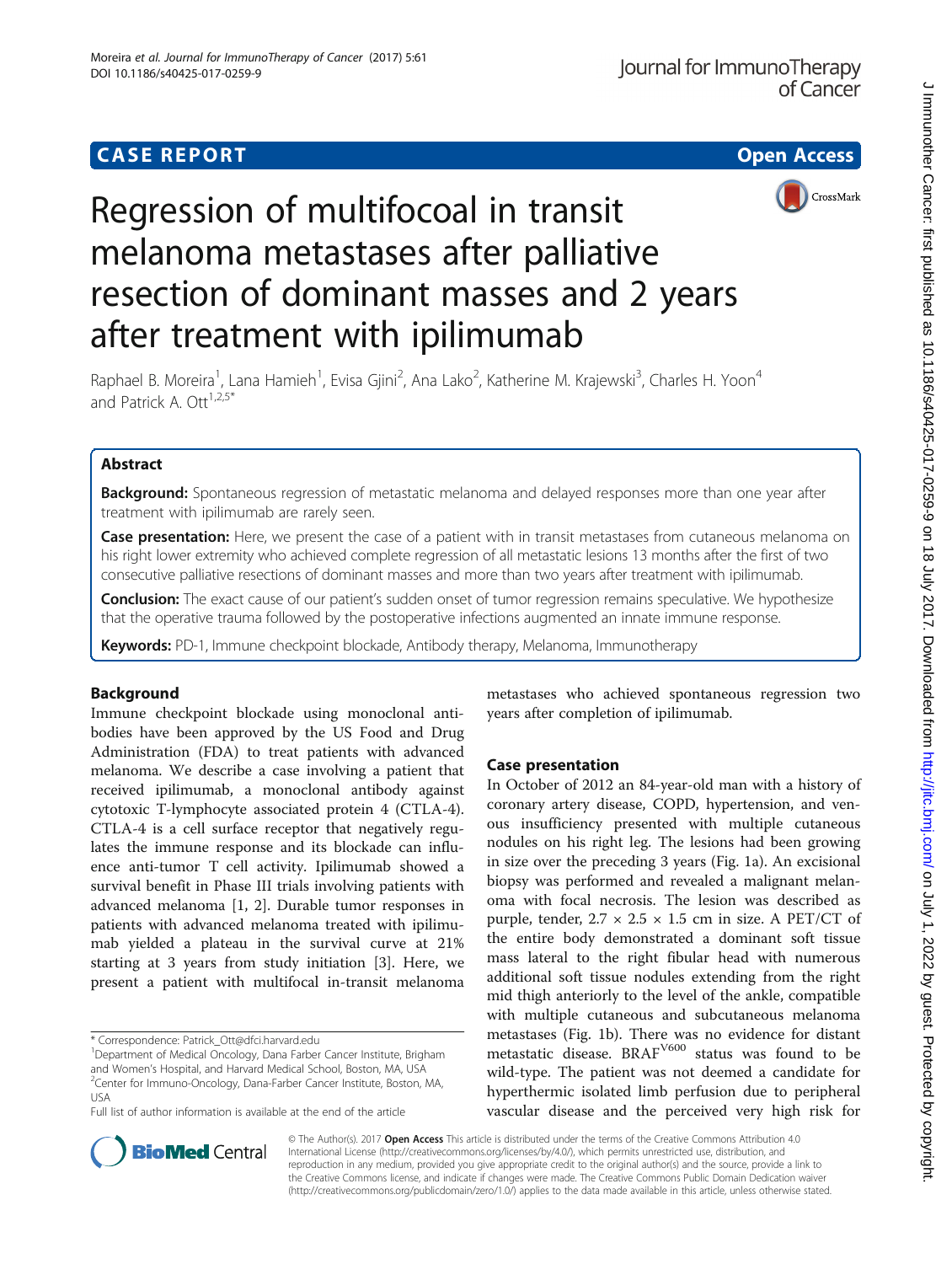<span id="page-1-0"></span>

development of distant metastatic disease. Between December 2012 and February 2013 the patient received 4 cycles of the anti-CTLA-4 monoclonal antibody ipilimumab, at the standard dose of 3 mg/kg given once every 3 weeks, which he intially tolerated well except for intermittent low-grade diarrhea and fatigue. In April 2013, he developed anemia with a hemoglobin of 6.7 g/dl requiring transfusions. An extensive work up including bone marrow biopsy suggested pure red cell aplasia, which is rare however has been previously described after treatment with CTLA-4 blockade [\[4](#page-3-0)], as the most likely etiology. The patient was treated with a pulse of dexamethasone for 4 days at 1 mg/kg-day, with no change in his transfusion requirements and no rise of the reticulocyte count, then intravenous immunoglobulin (IVIg), with no reticulocytosis and no normalization of his hemoglobin. His cytogenetics showed 5/20 cells positive for del(5q), consistent with myelodysplastic syndrome and he therefore received a course of lenalidomide between April and June 2013, which was eventually stopped 2nd to renal toxicity and substantial improvement of the anemia. His anemia was ultimately attributed to pure red cell aplasia, which was caused by ipilimumab and resolved over a period of 6 months despite documentation of 5q- myelodysplastic syndrome.

Between December 2012 and December 2013 there was continued slow growth of the right lower extremity metastases. By January 2014 accelerated progression of disease with substantial increase in the size of pre-existent right lower extremity skin nodules as well as development of new nodules was noted. A nodule in

the lateral right popliteal area enlarged to a size of ca. 4 cm over a few weeks and became ulcerated and chronically infected. The patient was not a candidate for a clinical trial using PD-1/PD-L1 blockade. Given the lack of distant metastatic disease and the absence of compelling systemic treatment options, in February 2014 a palliative resection of the fast growing dominant nodule was performed. The patient had a complicated postoperative course with wound dehiscence and recurring infections requiring intense wound care over a period of 3 months. During the protracted postoperative course there was further growth of multiple skin metastases with emergence of new lesions both clinically and on restaging scans while no distant metastases were evident. Another palliative resection of a fast growing nodule on the right medial knee was performed in August 2014. By November 2014, almost 2 years after the first treatment with ipilimumab and 9 months after the first of 2 palliative resections, the patient noted shrinkage of several skin nodules. A restaging PET/CT performed in December 2014 showed a mixed response. By March 2015 (2 years after completion of ipilimumab) all non-resected in transit metastases had completely disappeared clinically; radiographically, in May 2015 there was a continued mixed response with most lesions reduced in size. By August 2016, all in transit metastases had resolved both clinically and radiographically and the patient remains in a complete clinical and radiographic response (Fig. 1c, d). Dual immunohistochemical staining of CD3 and CD8 with the melanoma marker SOX10 demonstrated brisk infiltration with CD3+ and CD8+ T cells in both surgically resected in transit metastases, suggesting a T cell mediated immune response against the tumor in both samples (Fig. [2\)](#page-2-0). The metastasis which was resected in February 2014 was highly necrotic with some areas of viable tumor as evident by SOX10 staining, whereas no necrosis was seen in the metastasis that was removed in August 2014.

## Conclusion

We describe the case of an 84 year old man who presented with multiple in transit melanoma metastases on his right lower extremity that did not respond to ipilimumab, but eventually completely regressed, almost 2 years after the initial dose of ipilimumab, following two serial palliative resections of dominant masses that had became ulcerated and painful. Delayed tumor responses have been reported in melanoma patients treated with ipilimumab. The observation of delayed response kinetics and unusual response patterns with immunotherapy have lead to the development of immune related response criteria [\[5](#page-3-0), [6](#page-3-0)]. These response patterns can include transient increases in baseline tumor lesions or development of new metastases. Nevertheless, a delay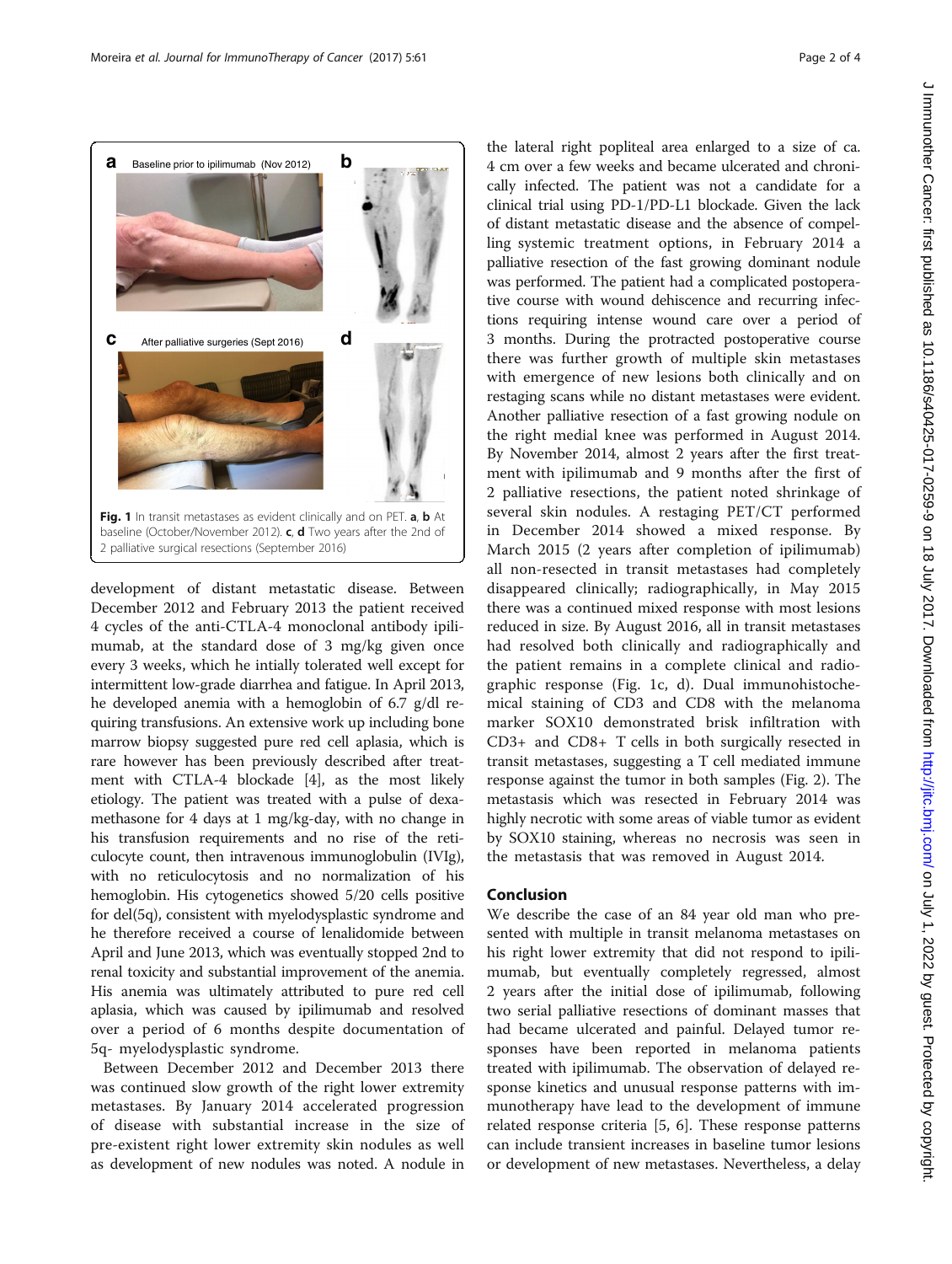<span id="page-2-0"></span>

of almost 2 years between the first ipilimumab dose and the regression of in transit metastases would be highly unusual. The fact that the tumor responses were observed shortly after the palliative resection that resulted in infectious wound healing complications suggests that a tumor specific immune response was triggered by these interventions. While spontaneous regression of primary melanomas is not an uncommon event, spontaneous regression of metastatic melanoma is exceedingly rare [[7, 8\]](#page-3-0). A report by Kalialis et al. collected only 76 cases from the literature since 1866 [[8](#page-3-0)]. Operative trauma has previously been associated with spontaneous regression of metastatic melanoma lesions. Furthermore, it is known that regression of cancers can occur in the context of infection, especially those caused by Streptococcus pyogenes, first reported by William Coley. Mimicking this situation deliberately by injecting patients with streptococcus lead to regression of sarcomas in a case series [[9\]](#page-3-0). These early observations have been interpreted as the initial evidence for the potential of immunotherapy as a treatment for cancer. Notably in a review of 68 melanoma regression cases, 21 were led by a febrile episode, of which 9 were associated to erysipelas [[10](#page-3-0)].

Although the exact cause of our patient's sudden onset of tumor regression, eventually leading to disappearance of all clinically and radiographically evident tumors, remains speculative, an immune related mechanism seems most plausible. We hypothesize that the operative trauma followed by the postoperative infections triggered an innate immune response similiar to a microbial immune adjuvant such as a Toll Like Receptor or a STING agonist [\[11, 12\]](#page-3-0). Notably, these and other strategies that are aimed at de novo induction of inflammation in the tumor such as radiotherapy or the recently approved

oncolytic virus Talimogene Laherparepvec (T-VEC), which have provided evidence for systemic anti-tumor activity and are in clinical investigation either as monotherapy or with immune checkpoint inhibition [\[13, 14\]](#page-3-0). For our patient, it is intriguing to speculate that his exposure to ipilimumab almost 2 years prior to the onset of tumor regression also contributed to the tumor response.

# Methods

Dual immunohistochemical staining of CD3 (DAKO, A0452, 1:250) and CD8 (Dako, M7103, 1:200) with the melanoma marker SOX10 (EP 268, Cell Marque, 1:1500) was performed using an automated staining system (Bond III, Leica Biosystems, Buffalo Grove, IL) according to the manufacturer's protocol, as previously described [\[15\]](#page-3-0).

### Abbreviations

COPD: Chronic Obstructive Pulmonary Disease; CT: Computerized tomography; CTLA-4: Cytotoxic lymphocyte antigen-4; FDA: Food and Drug Administration; MRI: Magnetic Resonance Imaging; PD-1: Programmed death-1; PD-L1: Programmed death ligand 1; PET/CT: Positron emission tomography computerized tomography; T-VEC: Talimogene Laherparepvec

# Funding

Not applicable.

### Availability of data and materials

The datasets generated and analyzed during the current study are not publicly available due to individual privacy but are available from the corresponding author on reasonable request.

#### Authors' contributions

PAO, RB, and LH drafted the manuscript. CY helped to draft the manuscript and participated in the care of the patient. KMK provided and analyzed data and helped to draft the manuscript. PAO conceived of the report, helped to draft the manuscript, and coordinated the care for the patient. All authors read and approved the manuscript.

#### Ethics approval and consent to participate

Clinical data for this case report were collected under institutional review board approval.

#### Consent for publication

Written informed consent was obtained from the patient for publication of this case report and any accompanying images.

#### Competing interests

PAO reports grants and personal fees from Bristol-Myers Squibb, CytomX, Celldex, and Merck, personal fees from Amgen, Novartis, Pfizer, and Roche/ Genentech, and grants from AztraZeneca/MedImmune, outside of the submitted work. All other authors have no competing interests.

### Publisher's Note

Springer Nature remains neutral with regard to jurisdictional claims in published maps and institutional affiliations.

#### Author details

<sup>1</sup>Department of Medical Oncology, Dana Farber Cancer Institute, Brigham and Women's Hospital, and Harvard Medical School, Boston, MA, USA. <sup>2</sup> Center for Immuno-Oncology, Dana-Farber Cancer Institute, Boston, MA, USA. <sup>3</sup>Department of Imaging, Dana Farber Cancer Institute, Brigham and Women's Hospital Harvard Medical School, Boston, MA, USA. <sup>4</sup>Department of Surgery, Brigham and Women's Hospital, Harvard Medical School, Boston, MA, USA. <sup>5</sup>Melanoma Disease Center & Center for Immuno-Oncology, Dana Farber Cancer Institute Harvard Medical School, Boston, MA 02215, USA.